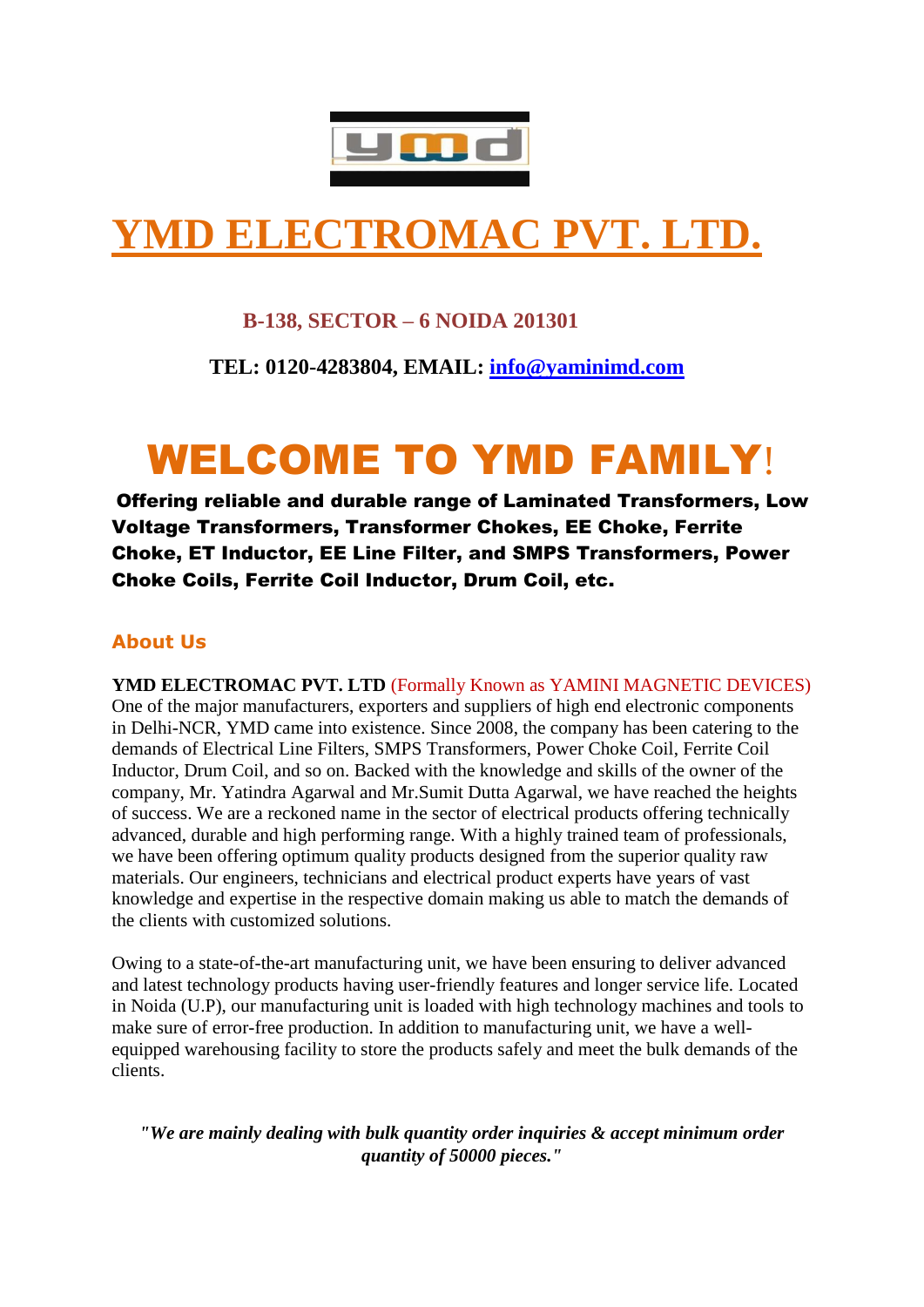#### **Quality Conformation**

Quality is the main objective of our company. Since the inception, we have been working hard to provide our esteem clients with optimum quality products at best prices. Moreover, we ensure to use only finest grade raw materials in the making of our Voltage Transformers, Transformer Chokes, etc. All these comply with the set industry standards as well as international quality norms. We also have with us a team of quality controllers who test the manufactured range on the basis of:-

- Design accuracy
- Finishing
- Corrosion resistance
- Durability

# **Products Offered**

Our company is involved in manufacturing, wholesaling, distributing and supplying a wide range of electrical components and allied products. We design all our products in accordance to the industry safety standards as well as quality norms. We offer:

| <b>Voltage Transformers</b>          |                                  |  |  |  |
|--------------------------------------|----------------------------------|--|--|--|
| <b>Laminated Transformers</b>        | <b>Low Current Transformer</b>   |  |  |  |
| <b>Toroidal Current Transformers</b> | <b>Voltage Transformers</b>      |  |  |  |
| Low Voltage Transformers             | <b>SMPS</b> Transformers         |  |  |  |
| <b>Transformer Chokes</b>            |                                  |  |  |  |
| <b>EE</b> Choke                      | <b>Electronic Choke</b>          |  |  |  |
| <b>Ferrite Choke</b>                 | <b>Toroidal Choke</b>            |  |  |  |
| E I Choke                            |                                  |  |  |  |
| <b>Industrial Inductors</b>          |                                  |  |  |  |
| <b>ET</b> Inductor                   | <b>Toroidal Inductor</b>         |  |  |  |
| <b>EE</b> Inductor                   |                                  |  |  |  |
|                                      | <b>Line Filters</b>              |  |  |  |
| <b>EE Line Filter</b>                | <b>Toroidal Line Filters</b>     |  |  |  |
| E T Line Filter                      |                                  |  |  |  |
| <b>Ferrite Core Transformers</b>     |                                  |  |  |  |
| <b>Ferrite Core Chokes</b>           | <b>Ferrite Core Coils</b>        |  |  |  |
| Common Mode Choke                    | <b>Ferrite Core Transformers</b> |  |  |  |
| <b>Ferrite Core Inductors</b>        |                                  |  |  |  |
| <b>Ferrite Core Toroid Chokes</b>    |                                  |  |  |  |
| Ferrite Core Toroid Chokes           | <b>Toroidal Choke</b>            |  |  |  |
| Ferrite Rod Choke                    |                                  |  |  |  |
| <b>Coil Inductor</b>                 |                                  |  |  |  |
| <b>Drum Coil Inductor</b>            |                                  |  |  |  |
| <b>Line Filter</b>                   |                                  |  |  |  |
|                                      |                                  |  |  |  |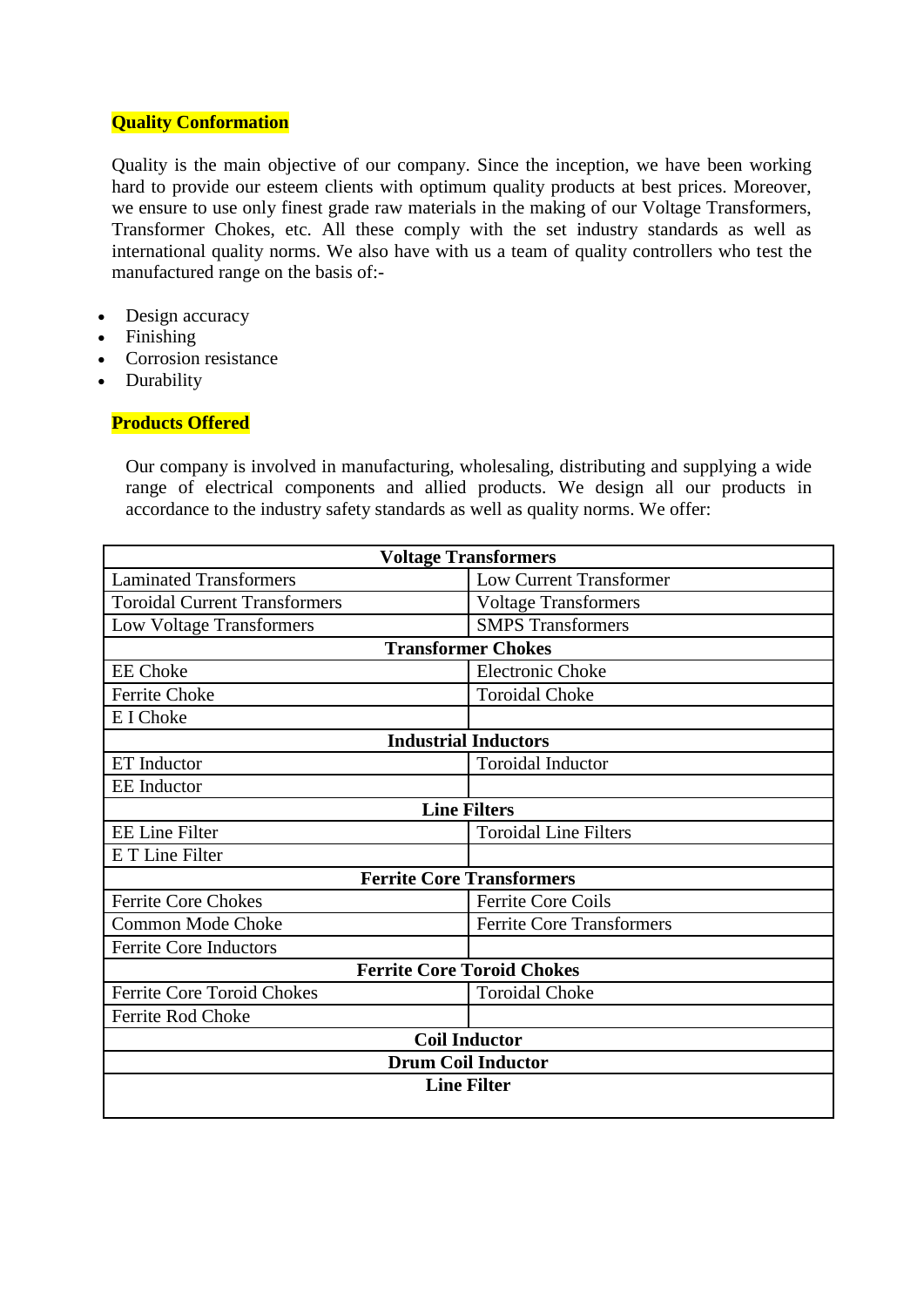## **Features of Our Range**

**Some of excellent features of our products that add to their market demands are as mentioned below:**

- **User friendly**
- **Fine surface finishing**
- **Cost effective**
- **Accurate designs and highly reliable**

#### **Infrastructure Facility**

We have established a state-of-the-art infrastructural facility spread over a wide area to design quality Transformers, Electrical Line Filters, SMPS Transformers, Power Choke Coils, Ferrite Coil Inductor, Drum Coil, and so on. Our infrastructure is divided into varied departments like production, research, testing, storage, packaging, sales and marketing. All the departments are installed with varied requisite machines to make sure reliable as well as smooth processing. We have recruited a team of professionals to manage these units and machines. From time to time, they upgrade the machines to maintain the maximum rate of production.

#### **Quality**

We have been able to attain a reputed position in the market due to unmatched quality standards of the products. We design the collection from the superior quality raw material as per the global quality norms. We have developed a separate fully fledged quality control unit that is equipped with modern testing machines to test our products on the following parameters:

- **PD measurement**
- **Durability**
- **Loss measurement**
- **Voltage regulation**
- **Resistant to wear**

#### **Team of Experts**

With the support of our well trained and experienced team, we are able to fulfil the challenging demands of our clients on time. Our workforce is the strongest pillar of our organization. We have appointed some of the best industry personnel to assist us in bringing forth advance range of Laminated Transformers, Low Voltage Transformers, Transformer Chokes, EE Choke, Ferrite Choke, ET Inductor, EE Line Filter, etc. Our team comprises:

- **Engineers**
- **Quality inspectors**
- **R&D personnel**
- **Skilled workers**
- **Sales and marketing professionals**

*"We are mainly dealing with bulk quantity order inquiries & accept minimum order quantity of 50000 pieces."*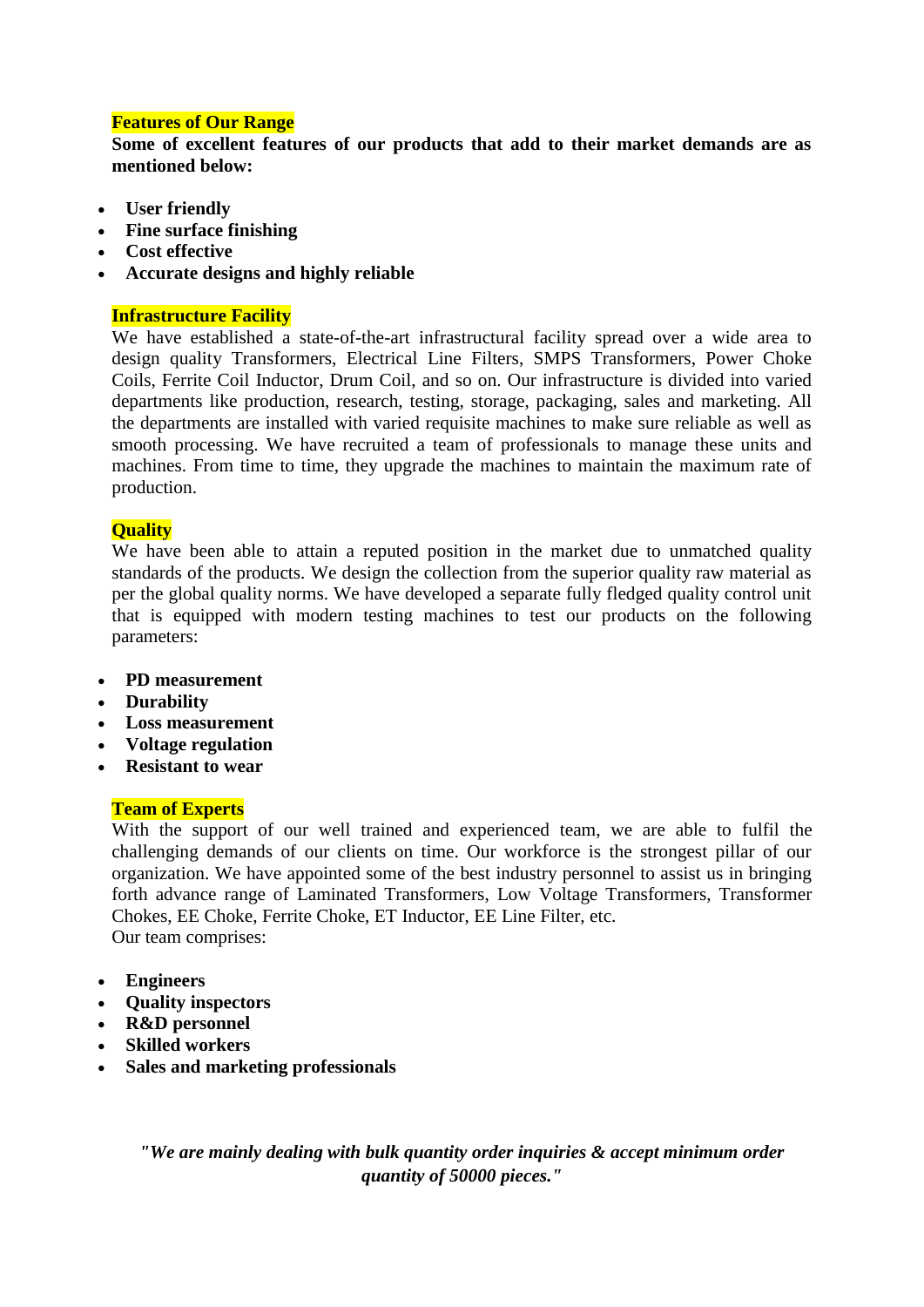#### **Why Choose Us?**

Excellent after sales services, repair and maintenance are being provided to acquire the satisfaction of our valued customers. All our tables can be viewed at our premises that help you to make a right decision in choosing tables. Being the customer specific organization, we are making constant efforts to make our customers fully satisfied. There are various reasons why our customers choose our services. These are:-

- **Customer satisfaction**
- **Affordable rates**
- **Prompt services**
- **Quality of products**
- **Huge clientele**

Good market reputation Team of competent and proficient professionals Competitive pricing policy Premium quality product line Ethical business policies and fair deals State of the art manufacturing unit Total quality control management

# **Our Clients**

| S NO.          | <b>OUR CLIENTS</b>                             |
|----------------|------------------------------------------------|
| 1              | <b>NTL Electronics India LTD, Noida</b>        |
| $\overline{2}$ | <b>NTL Leminis India Ltd</b>                   |
| 3              | <b>Dixon Technologies</b>                      |
| 4              | <b>Intex</b>                                   |
| 5              | <b>Compact LED (Delta Electronics)</b>         |
| 6              | <b>Kanik Electronics</b>                       |
| 7              | <b>Pyrotech Electronics Pvt.ltd. (Udaipur)</b> |
| 8              | <b>Autopal Industries (Udaipur)</b>            |
| 9              | <b>G</b> T Digital                             |
| 10             | <b>Cosmo Ferrite</b>                           |
| 11             | <b>SURYA ROSHNI LTD</b>                        |
| 12             | <b>Goel Lightings (HQ LAMPS)</b>               |
| 13             | Alisha Lights                                  |
| 14             | <b>Unisem (Banglore)</b>                       |
| 15             | <b>3R</b> (Banglore)                           |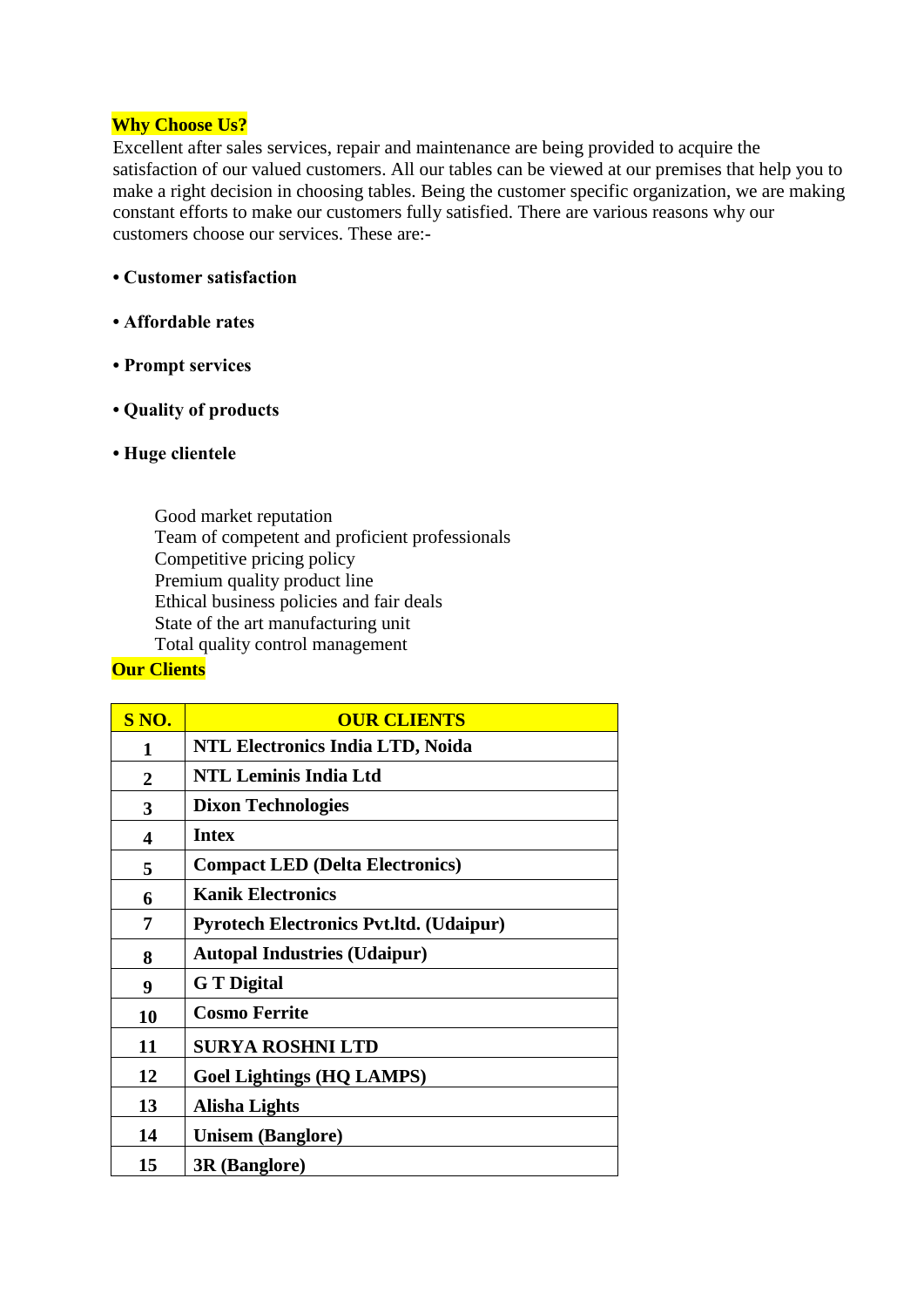#### **Company Profile**

We are counted among the prominent manufacturers, exporter and suppliers of technically sound electronic components in Delhi-NCR. We have been offering high quality range of Electrical Line Filters, SMPS Transformers, Power Choke Coils, Ferrite Coil Inductor, Drum Coil, and many more. Our products are designed from the advanced spares and parts to add durability, strength and longer functional life to them. We have been developing products in varied specifications and dimensions to ensure to suit all the needs of the clients. With low power consumption, noiseless operations and no maintenance cost, we have been providing complete satisfaction to the clients.

| <b>Business Type</b>       | Exporter, Manufacturer, Supplier |
|----------------------------|----------------------------------|
| <b>Primary Competitive</b> | Customized solutions             |
| <b>Advantages</b>          | Cost effective products          |
|                            | Timely delivery                  |
|                            | Easy payment options             |

**No of Staff** 30 **Year of Establishment**2008 **OEM Service Provided** No **Production Type** Semi-Automatic

**Product Range Transformer** SMPS Transformer Led Driver Transformer Drum Core Transformer CFL Transformer Toroidal Transformer Choke Core Transformer **Choke Coil** Drum Choke Coil Electric Coil Rod Choke Coil CFL Choke Coil CFL Transformer Choke Coil Power Choke Coil **Coil Inductor** Ferrite Coil Inductor Drum Coil Inductor **Linearity Coil Line Filter**

*"We are mainly dealing with bulk quantity order inquiries & accept minimum order quantity of 50000 pieces."*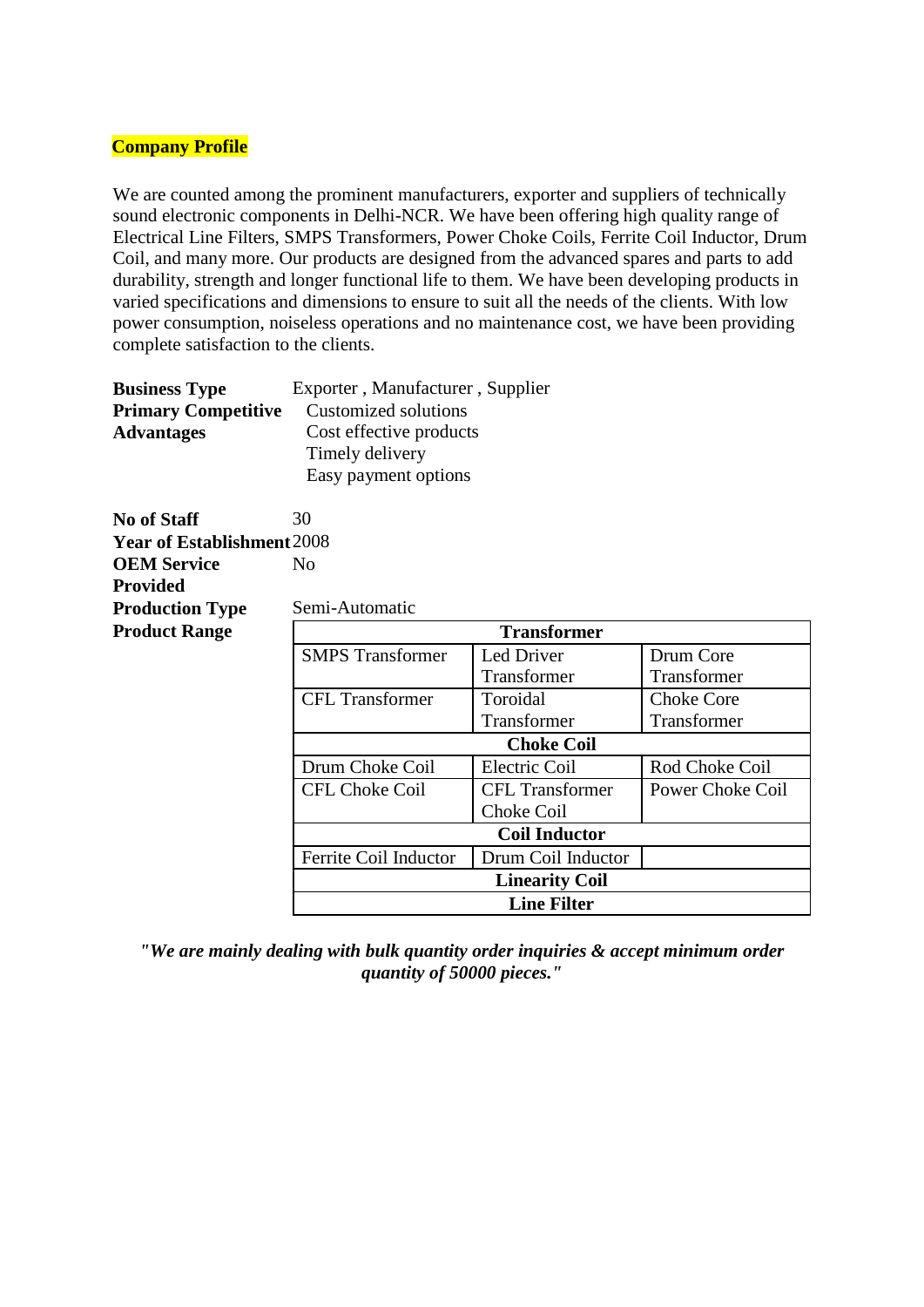# **OUR PRODUCTS**

We provide electronic components in varied specifications in bulk at most competitive rates. Our products range includes:

#### **Inductor**

- $\circ$  12x15 Inductor with Base
- o Drum Inductor

#### **Line Filter**

- o UU 9.8 Line Filter
- o UU 10.5 Line Filter
- o EE Line Filter

#### **PQ SMPS Transformer**

- o 32x20 SMPS Transformer
- o 26x25 SMPS Transformer
- o 26x20 SMPS Transformer
- o 32x30 SMPS Transformer

# **Mobile Charger Transformer**

- o E-16 Transformer Core
- o E-14 Transformer Core

#### **EE Type SMPS Transformer**

- o EE Horizontal(A) SMPS Transformer
- o EE Horizontal(B) SMPS Transformer

#### **LED/CFL Driver Transformer**

- o EE-10 Vertical Transformer
- o EE-13 Vertical Transformer
- o EE-16 Vertical Transformer
- o EE-19 Vertical Transformer
- o EE-14 Horizontal Transformer
- o EE-16 Horizontal Transformer
- o EE-20 Horizontal Transformer

#### **Transformer**



#### **Choke Core Transformer**

#### **Product Description**

We are among the leading manufacturers and suppliers of LED transformers, and produce transformers of different load capacities. These transformers are designed, engineered and integrated with extreme precision and stringent testing is conducted to ensure perfect functioning. All the parts and components used for fabricating these transformers are procured from credible vendors only. We provide different models and configurations of transformers so that respective requisites of the different clients are met effectively.

Our range has gained application and appreciation from distinctive industries and has delivered outstanding performance in respective usage. The price range of these transformers is market-competitive and reasonably set for our clients.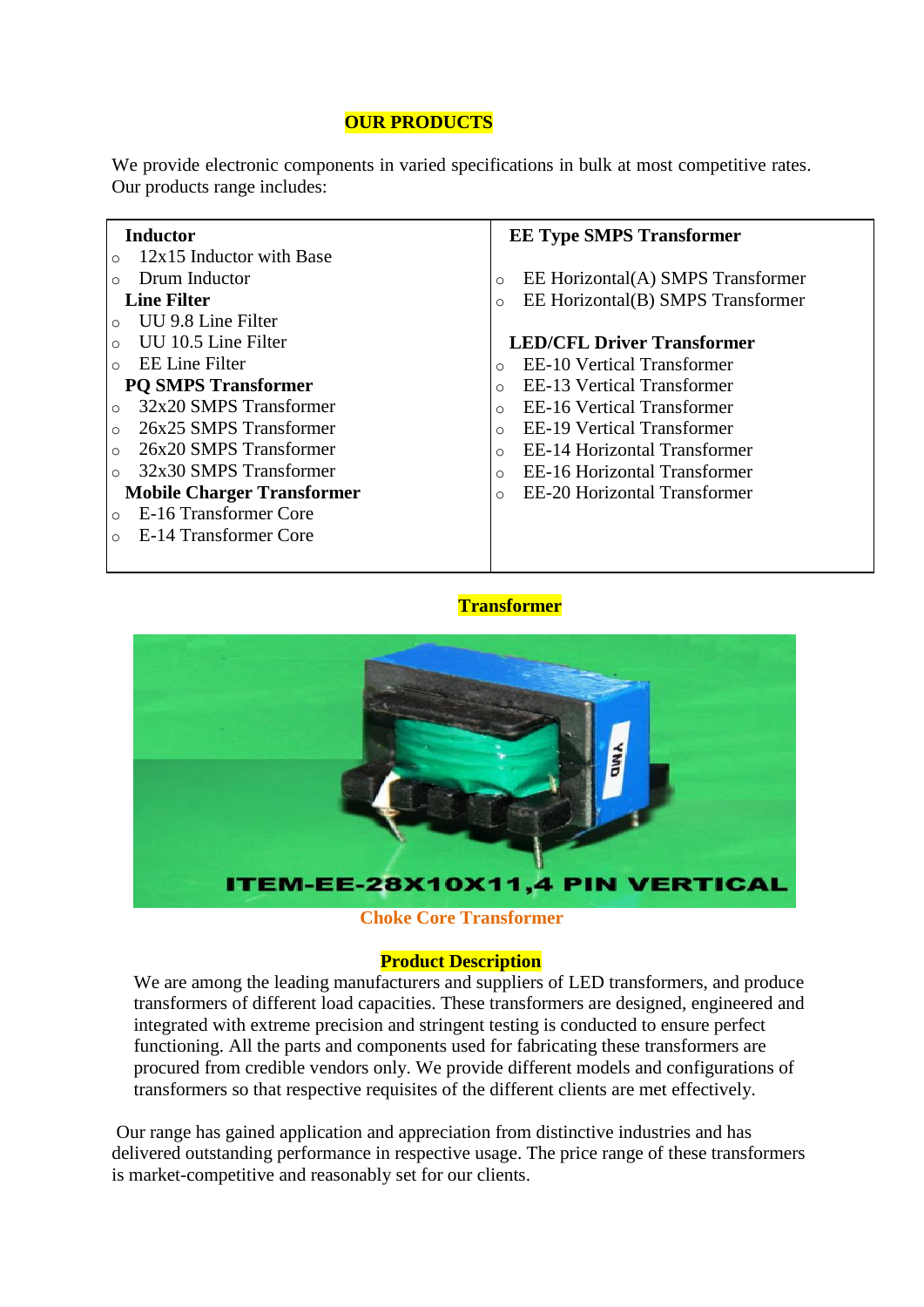Quality, perfection, professionalism and customer satisfaction are the factors, we always keep in consideration while manufacturing and supplying our products to clients.

- **Led Driver Transformer**
- **Choke Core Transformer**
- **Drum Core Transformer**
- **SMPS Transformer**
- **Toroidal Transformer**
- **Electronic Transformer**
- **CFL Transformer**
- **Electronic SMPS Transformer**

#### **Line Filter**



#### **Product Description**

In order to achieve maximum client satisfaction, we have always rendered our clients with the finest range of Power Line Filter Transformer. Being a consistence performer, YMD has always focused on offering its esteemed patrons with superior quality range of line filter transformer that are manufactured using high grade quality raw material. We are counted amongst the renowned manufacturer of Line filter transformer in city and also offer our clients a range of 3 Phase Line Filter Choke and Ferrite Core Transformer. At our premises we use premium quality raw material in manufacturing line filter transformers that gives durability and longer working life to these transformers. In addition to this we are backed with the team of highly experienced and skilled professionals who conduct quality checks at each step of production to assure that we render only the best quality of line filter transformer.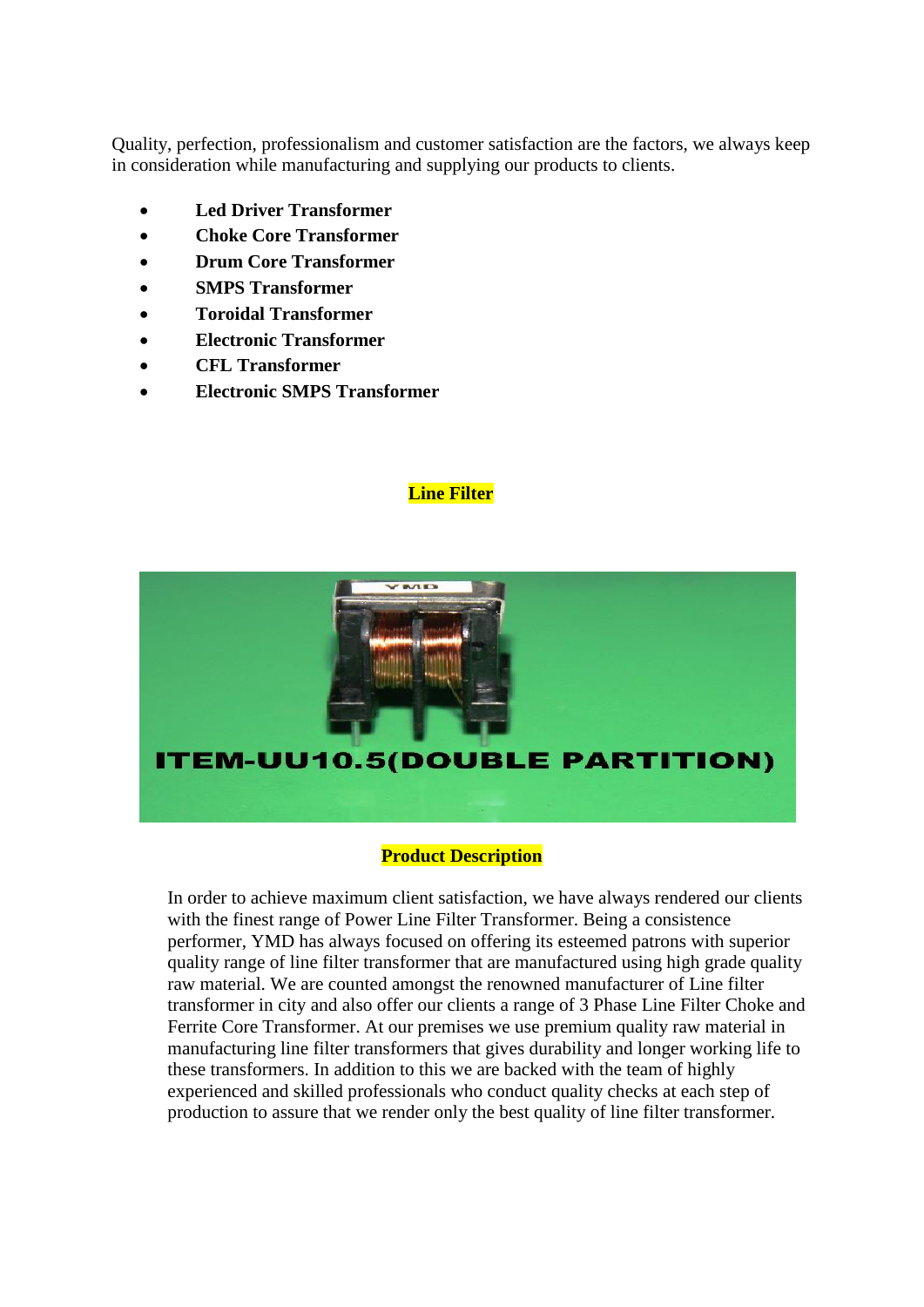

#### Choke Coil



#### **Product Description**

We are specialized in manufacturing and supplying a quality range of Choke Coil which is widely used in various industries. The offered coil is designed and developed using premium quality raw material under the proficient guideline of our experienced professionals. We provide this coil in both standard and customized options as per our clients various specified requirements. Moreover, our esteemed customers can avail this choke coil from us at extremely affordable prices. We also have Common Mode Choke Coil, Power Choke Coil, Rf Choke Coil and Toroidal Choke Coil. These products are made in compliance to international quality standards. Our products have dimensional accuracy which is compatible with best machinery. Also, products are available at cost effective rates that suit the budgetary constraints of customers. With the painstaking efforts of our team, we are able to manage and fulfil the requirements of our customers.

- Electric Choke Coil
- Choking Coil
- Rod Choke Coil
- CFL Choke Coil
- Drum Choke Coil
- CFL Transformer Choke Coil
- CFL Choke Coil
- Power Choke Coil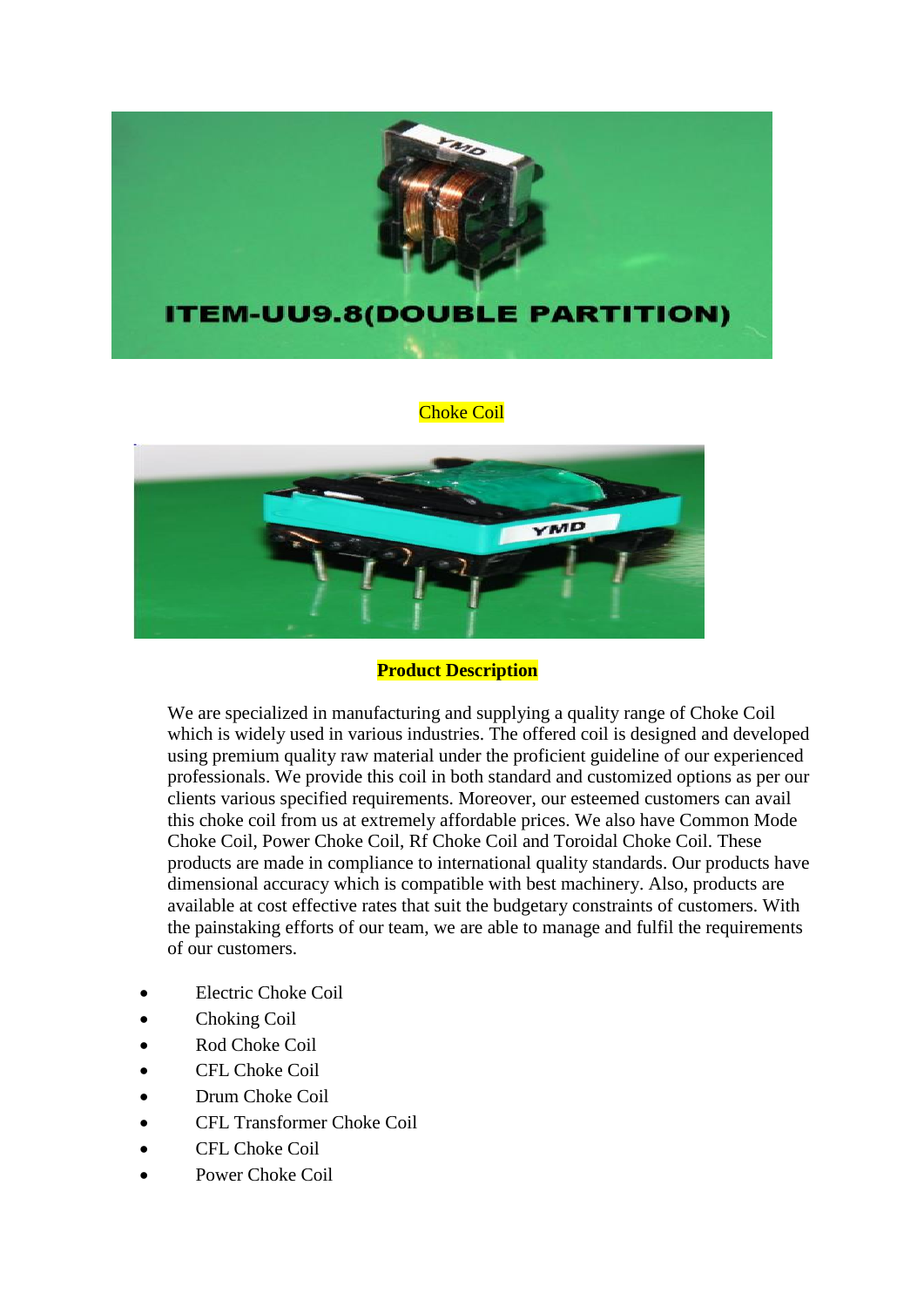#### Drum Coil Inductor



#### **Product Description**

We are well off manufacturers and suppliers of a wide array of Drum Choke Coil in Noida. This coil is specifically designed using optimum grade raw material that is sourced from some of the reliable vendors of the industry. Our coil is acknowledged for its high quality, durability, compact designs, high tensile strength and reliability. The offered coil is comprehensively demanded by our clients in various industrial and commercial sectors. Also, we provide this coil to our valuable clients at industry leading prices. Transformer Drum Choke Coil is used by clients for various industrial operations. Precision, accuracy, resistivity and dimensional customization are some of our key factors for which our products are acknowledged. Also the team working with us has gained specialization in their respective domains so that they can serve our clients in a best possible manner.



#### **Lighting Transformer**

**EFD Transformer**

#### **Product Description**

SMPS Transformers known as switched-mode power supply (also switching-mode power supply, SMPS, or simply switcher) is an electronic power supply unit that incorporates a switching regulator in order to provide the required output voltage. The switch mode transformer is used in conjunction with the switching regulator to form a switch mode power supply. We at YMD are counted among the reputed manufacturers of SMPS transformers. We also offer Switching Mode Power Supply Transformers, Industrial SMPS Transformers, Electronic SMPS Transformers and Led Light SMPS Transformers. The design of a switch mode power transformer will differ depending upon the type of circuit used. There are many variations of switching mode power supplies, but they can be narrowed down to three basic circuit configurations named as Buck, Boost, and fly back. All our products are offered to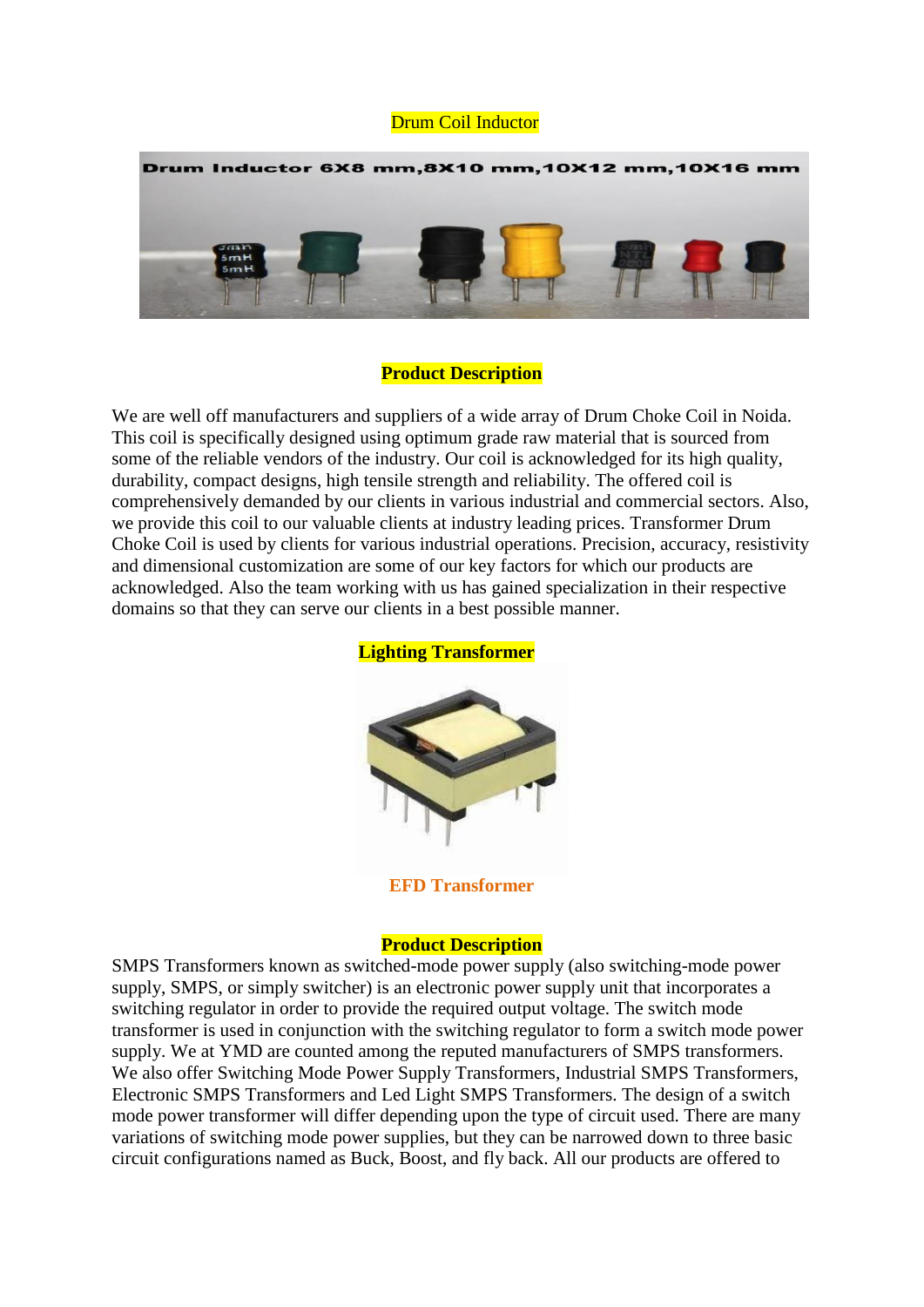customers after stringent quality tests and shows attributes like non-corrosive, light weight, long lasting, high performance and long performing life.

- EDR Transformer
- EFD Transformer
- Industrial ETD Transformer
- PO transformer
- Ferrite Transformer

#### Mobile Charger



# **Product Code: MC Brand Name: YMD**

#### **Product Description**

We are a young and dynamic organization engaged in manufacturing and supplying **Mobile Charger Transformer**. To manufacture this transformer, we use finest quality materials and components. Required voltage for charging the mobile is not more than 12 volt, hence the transformer converts the high voltage into desired levels. **Mobile Charger Transformer** comes in different specifications as per the requirements of clients. We offer this transformer at affordable prices.

# **Features:**

- Light in weight
- Easy to install
- Negligible heat loss

# **Further Details:**

We are offering a wide range of **Mobile Charger Transformer.** The offered transformer is manufactured using exceptional quality conductive metals to avoid losses. Required voltage for charging the mobile is not more than 12 volt, hence it converts the high voltage into desired levels. Due to its optimum workability and high functionality, it is widely installed in several types of mobile chargers. We are offering this range at a nominal cost.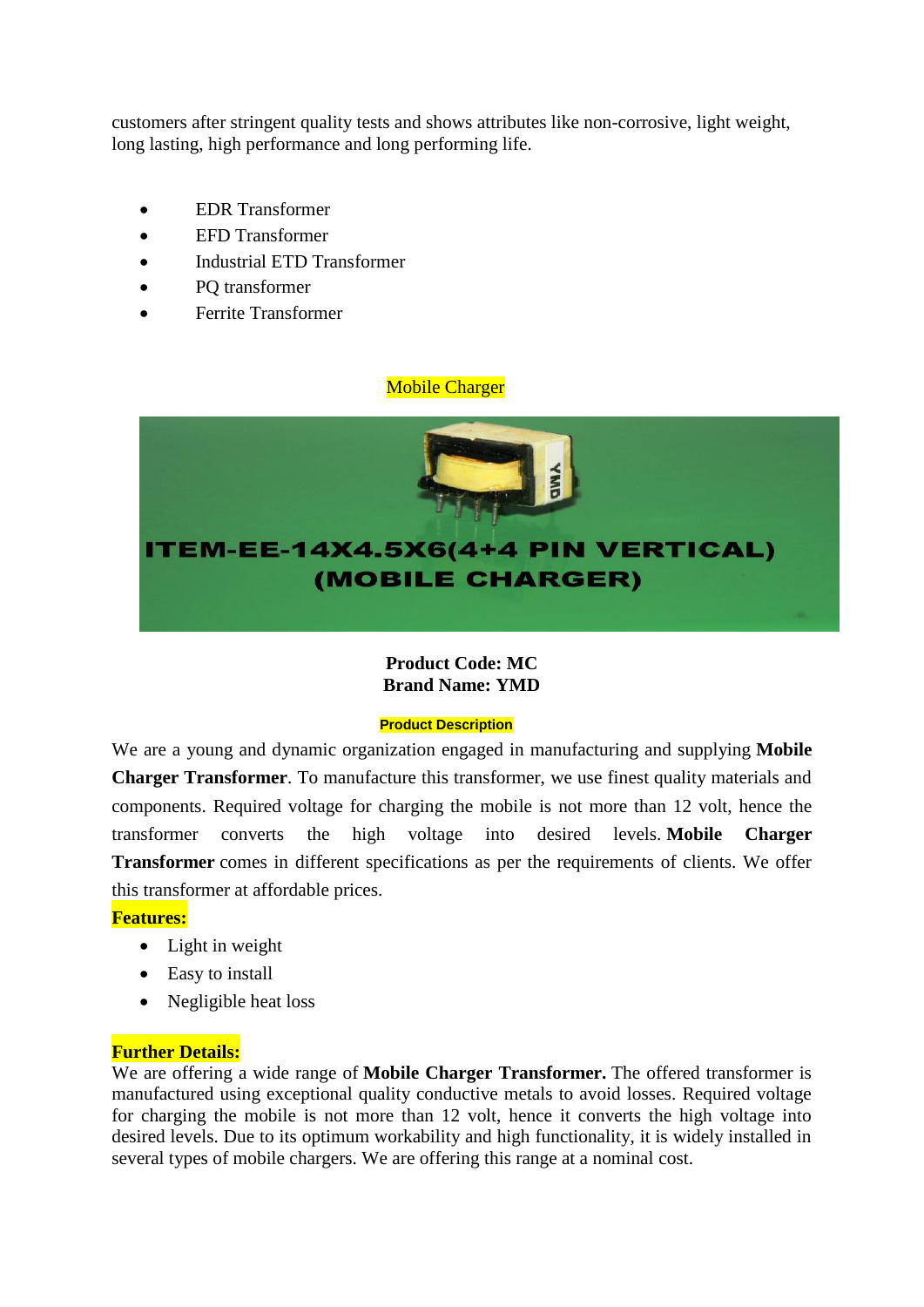# **Key Points**

- With stand 50/60 hertz voltage frequency
- Negligible heat loss
- Perfectly engineered to ensure efficiency
- Minimum order quantity: 25000

## **Available in following models:**

- **E-16 Transformer Core**
- **E-14 Transformer Core**

# **Led Driver Transformer**



**Led Driver Transformer Product Code: LDT Brand Name: YMD**

# **Product Description**

Banking upon the calibre of our adept manpower, we have emerged as a superior manufacturer and supplier of wide assortment of **Led Driver Transformer.** All these transformers are designed and manufactured with the help of highly advanced production technology. Also, before the final delivery, our range of transformer is thoroughly checked on various parameters by our quality professionals. Our range of **Led Driver Transformer** is well demanded and appreciated for features such as hardness, low maintenance, corrosion resistance, and so on.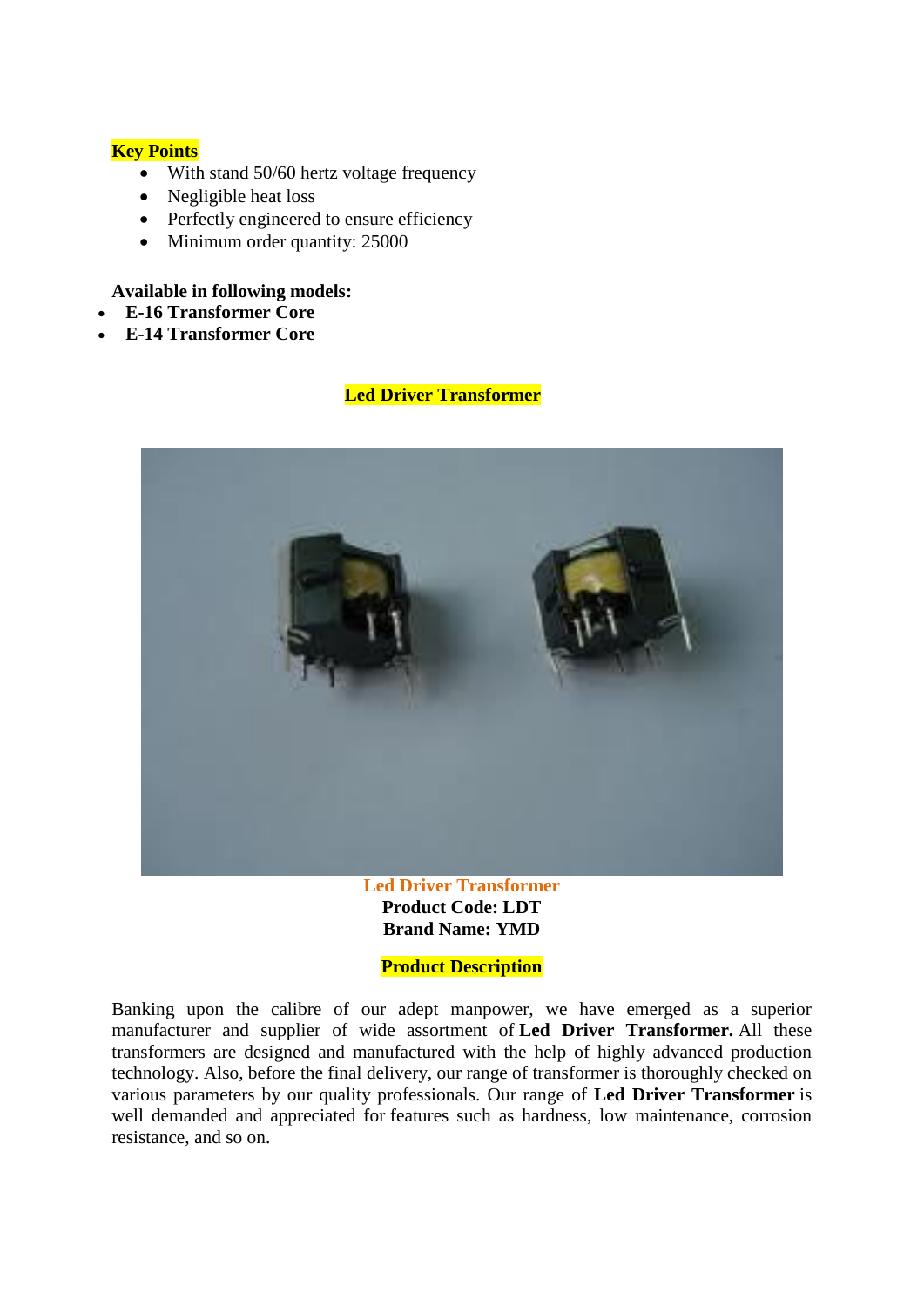#### **Choke Core Transformer**



**Product Code: CCT Brand Name: YMD**

**Product Description**

Owing to our prime vision to provide our clients with best in class products in a stipulated time frame, we have emerged as a superior manufacturer and supplier of a huge gamut of **Choke Core Transformer.** These transformers are broadly used for high frequency operations. Our offered fleet of transformer is fabricated with the help of superior quality components under the stringent vigilance of dexterous professionals. Our range of **Choke Core Transformer** is well appropriated for features like high durability, low maintenance, corrosion resistance, high customization, etc.

#### **Drum Core Transformer**



**Product Code: DCT Brand Name: YMD**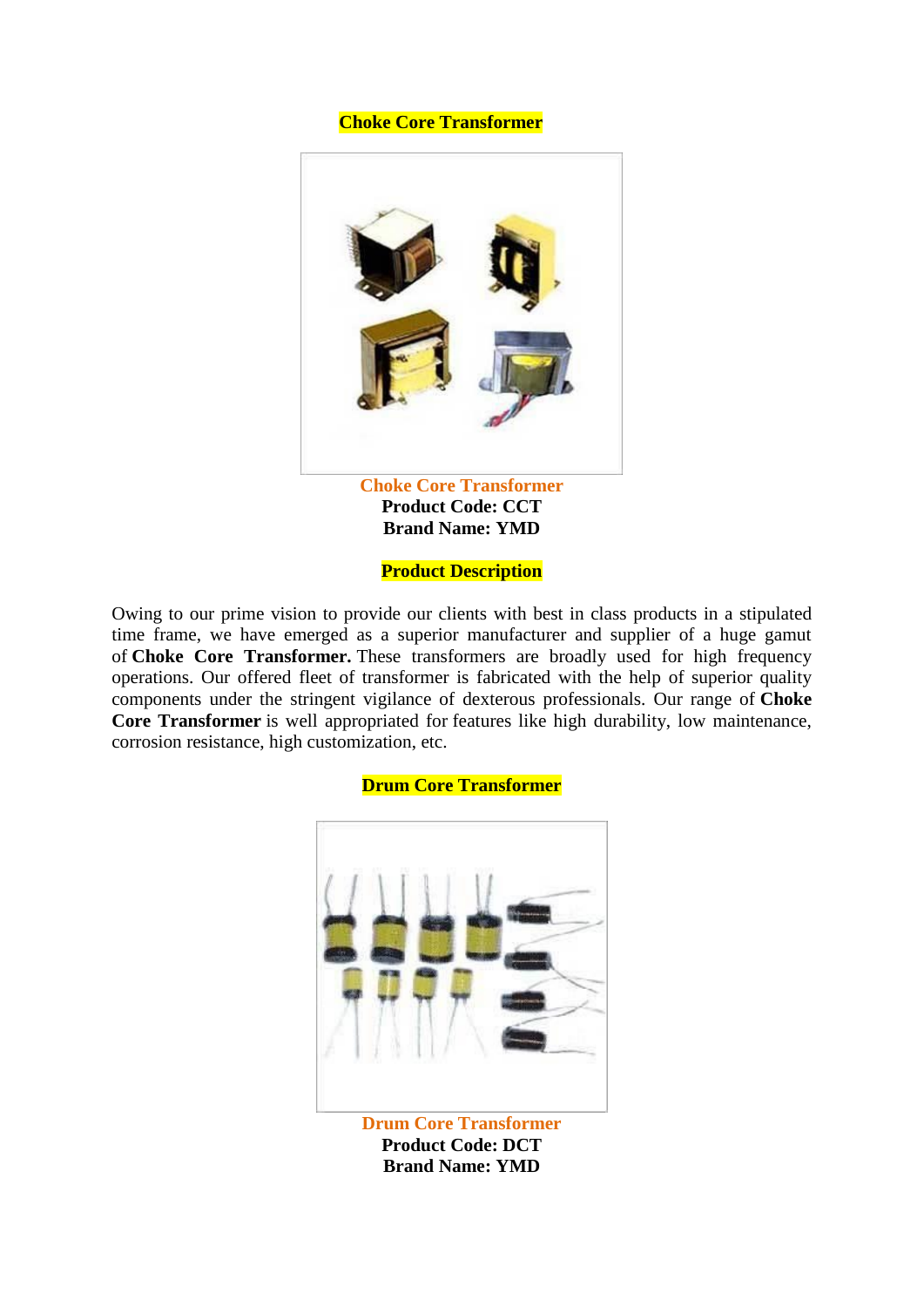# **Product Description**

We are one of the leading manufacturers and suppliers of wide fleet of **Drum Core Transformer.** These transformers are manufactured by our highly competent and dexterous professionals by making use of using optimum grade materials and most progressive technology. Available in different sizes and models for clients, our range of **Drum Core Transformer** is well known and appreciated for some its unique features such as high tensile strength, light weight, best performance, and durability.

#### **SMPS Transformer**



#### **SMPS Transformer**

#### **Product Description**

Backed by a robust infrastructural set up, we have emerged as a genuine manufacturer and supplier of wide assortment of **SMPS Transformer.** Our manufactured ranges of transformers are extremely used to measure inductance and resistance at various voltages. We deliver these transformers to diverse retailers and industries. Precisely designed using high grade components which are sourced from trusted vendors of the industry, our range of **SMPS Transformer** is well acknowledged for features such as best performance, high quality, assured quality and so on.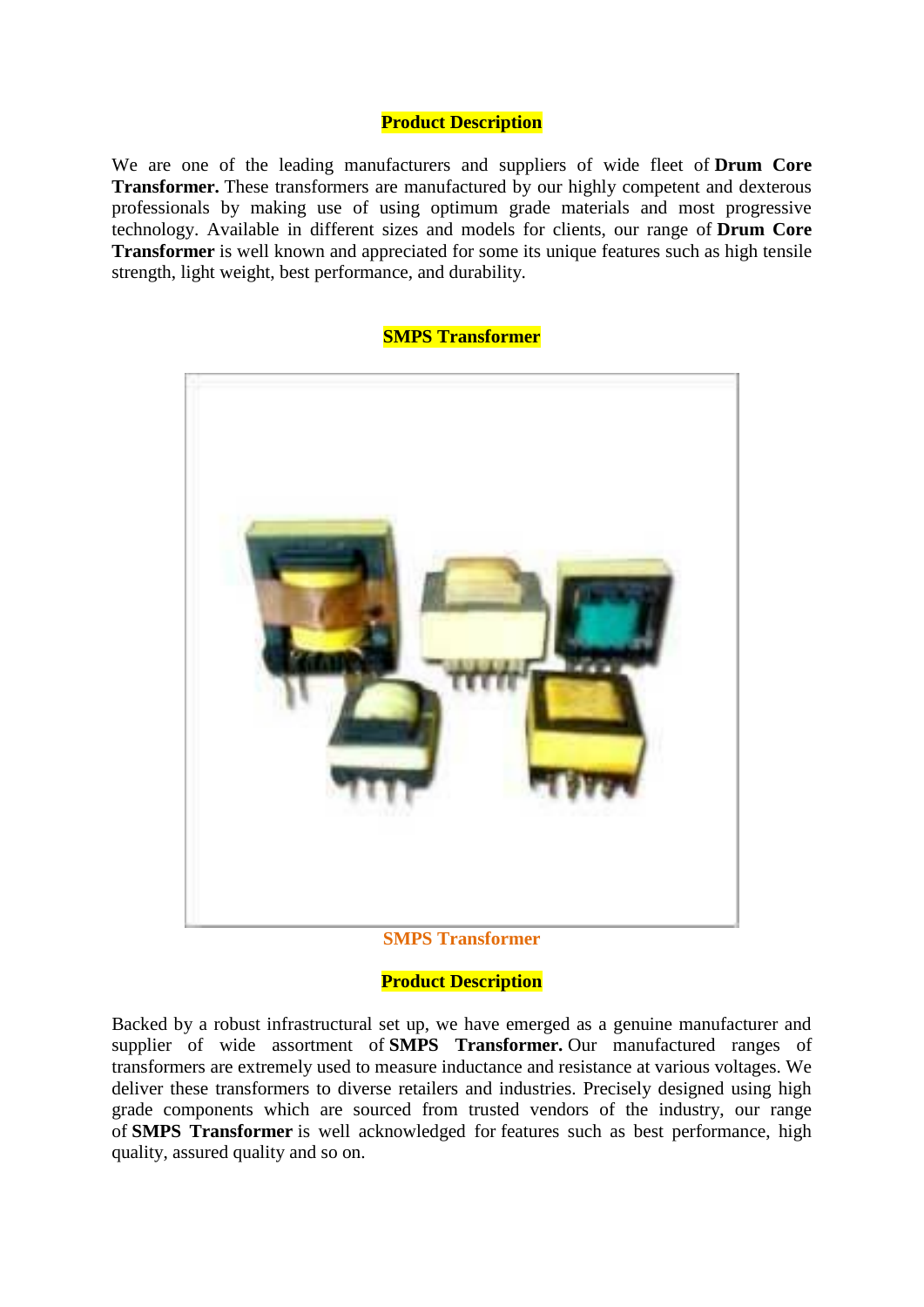**Electronic Transformer** 



 **Product Code: ET Brand Name: YMD**

**Product Description**

We are counted among some of the most promising manufacturers and suppliers of Indian domestic market. From our establishment itself we are engaged in bringing forth an exclusive fleet of **Electronic Transformer.** These comprise steroidal transformers, SMPStransformers, LED waterproof transformers, CFL transformers and many more. Our range of **Electronic Transformer** is well acknowledged by our clients due to features such as low power consumption, long-term service life, high performance, supreme quality, easy to use and costeffectiveness

CFL Transformer



<< **Product Code: CFLT**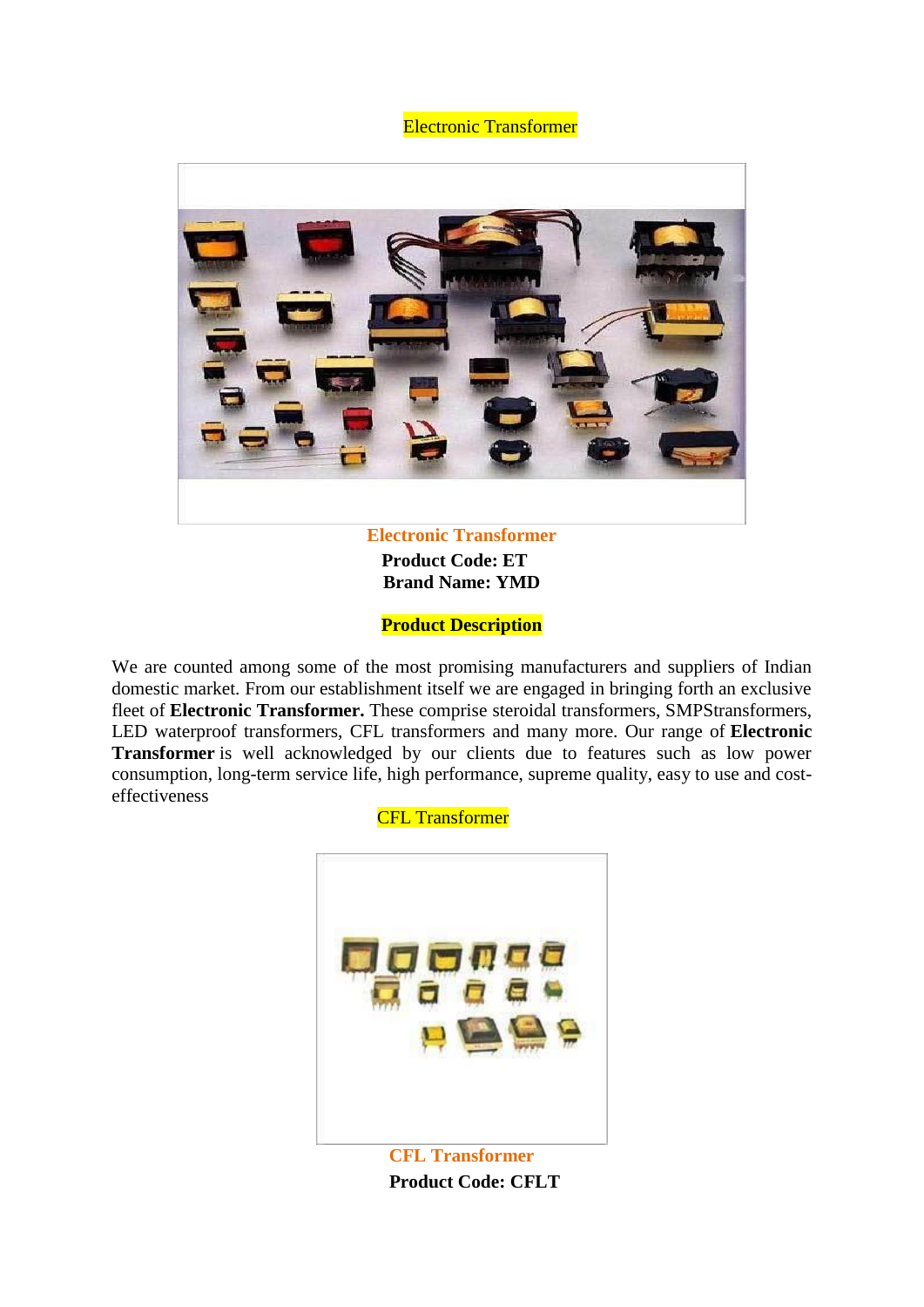## **Product Description**

Supported by a team of highly skilled and experienced team of professionals, we have emerged as a noted manufacturer and supplier of a wide fleet of **CFL Transformer**. To design and manufacture our ambit of transformer, we have installed all the needed machines and equipment's at our sound manufacturing unit. Our range of **CFL Transformer** is well demanded and appreciated for attributes such as industry leading price, low maintenance, low power consumption, high efficiency.

# **Electronic SMPS Transformer Product Code: EST Brand Name: YMD**

#### **Electronic SMPS Transformer**

#### **Product Description**

We are the note-worthy manufacturer, trader and supplier of excellent quality **Electronic SMPS Transformer.** Ideal for power supply of TV, DVD, monitor, computer and other electronic equipment, this transformer is manufactured using quality approved components and ultra-modern technology at our sophisticated production unit in conformity with set industry standards. Beside this, we provide this **Electronic SMPS Transformer** in different sizes and technical specifications for our clients to choose from. Clients can avail this transformer from us at rock bottom prices

#### **Features:**

- **Rugged construction**
- **Rust proof body**
- **Long functional life**
- **Hassle free performance**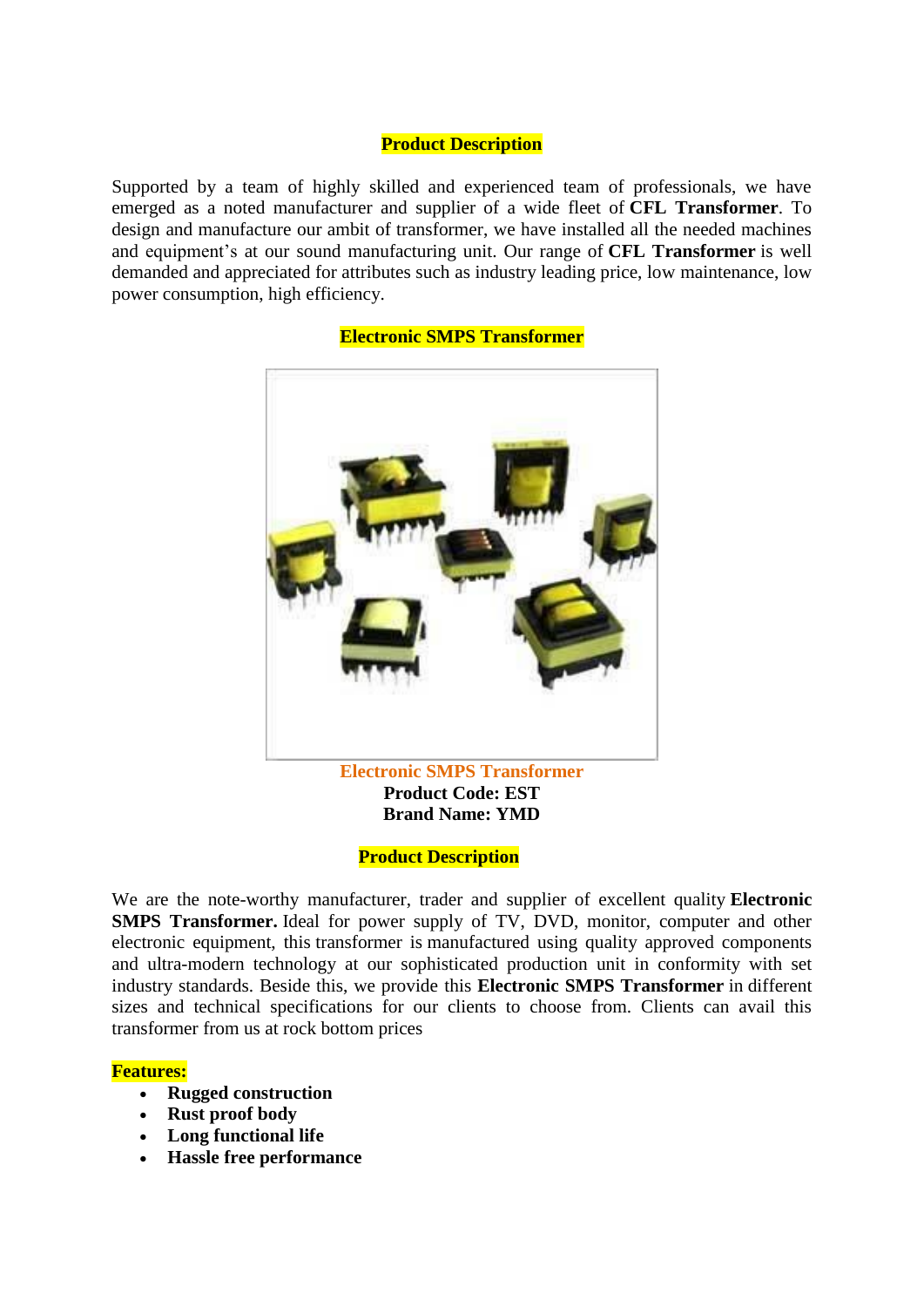## **Copper Line Filter**



**Copper Line Filter**

**Product Code: LF-02 Brand Name: YMD**

# **Product Description**

We are among some of the prominent manufacturers and suppliers of a wide assortment of **Copper Line Filter.** These filters are specially designed by our highly qualified and experienced team of professionals, who leave no stones unturned when it comes to maintain optimum level of quality. Available in various sizes, designs and colours for clients, these filters are properly tested on different quality parameters by our team of professionals. Moreover, our range of **Copper Line Filter** is well appreciated for high performance, longer service life and cost-effectiveness.

**[Line Filters & Drivers](http://skelectronics.tradeindia.com/line-filters-drivers.html)**

- **[UU10.5 Driver](http://skelectronics.tradeindia.com/uu10-5-driver-2732886.html)**
- **[UU10.5 Line Filter](http://skelectronics.tradeindia.com/uu10-5-line-filter-2732880.html)**
- **[Line Filters](http://skelectronics.tradeindia.com/line-filters-2732865.html)**
- **[Dt of chargers](http://skelectronics.tradeindia.com/dt-of-chargers-2732804.html)**
- **[Line filters,Dts & todoroil soft ferrite core](http://skelectronics.tradeindia.com/line-filters-dts-todoroil-soft-ferrite-core-2732855.html)**
- **[UU & UF10.5 filter](http://skelectronics.tradeindia.com/uu-uf10-5-filter-2732902.html)**
- **[UU & UF15.7 filter](http://skelectronics.tradeindia.com/uu-uf15-7-filter-2732911.html)**
- **[UU9.8](http://skelectronics.tradeindia.com/uu9-8-4321487.html)**
- **[UU10.5](http://skelectronics.tradeindia.com/uu10-5-4321490.html)**
- **[UU15](http://skelectronics.tradeindia.com/uu15-4321493.html)**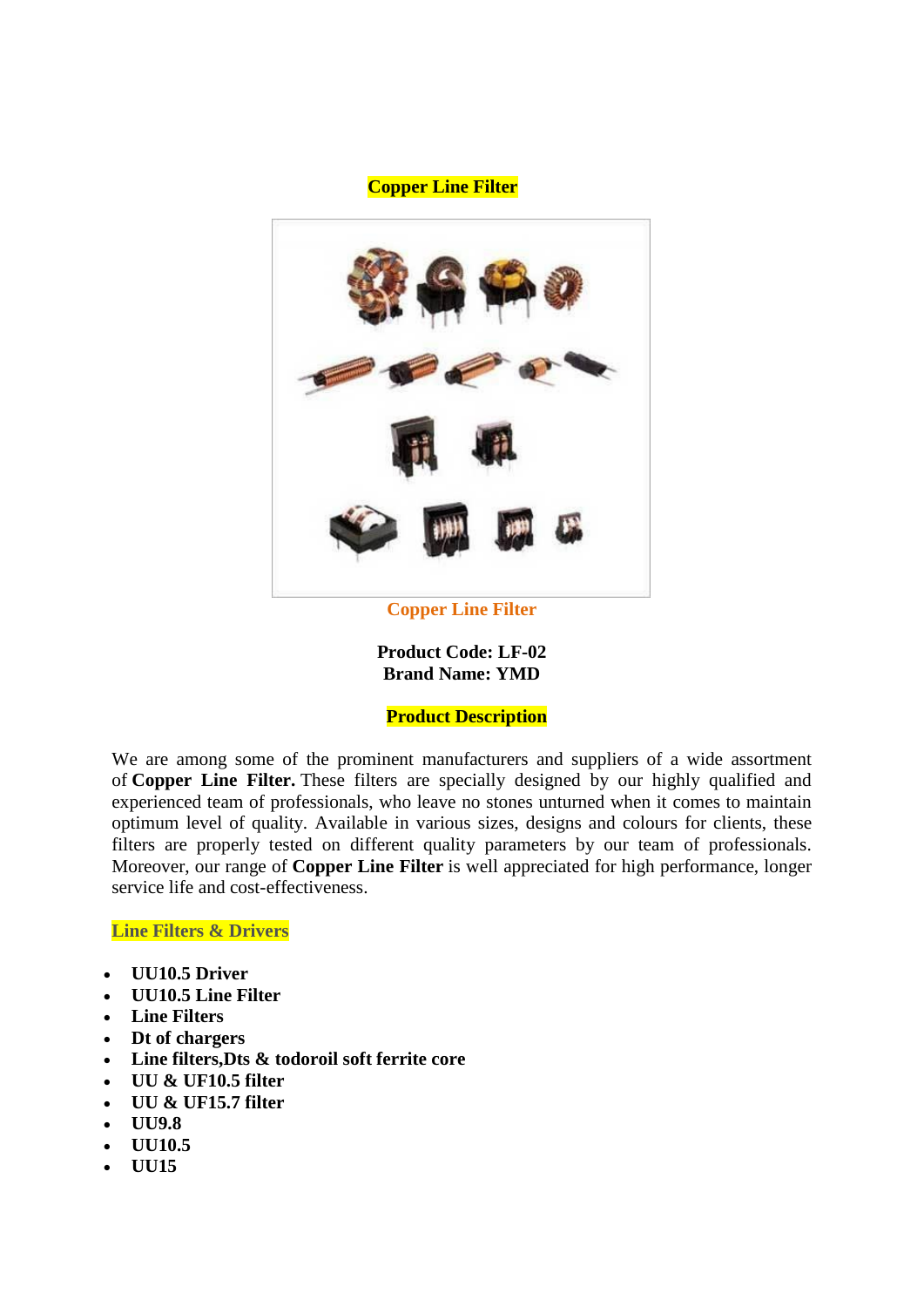# **Choke Coil**

Available in various sizes, the offered Choke Coil is extensively demanded to install in various types of electric equipment's. Offered coil helps in supplying DC current while helps in flowing AC current. This coil is manufactured by our ingenious team of professionals using utmost quality raw materials and progressive techniques in adherence with set industry standards. Further, our quality inspectors test this coil on defined quality parameters to assure its precise dimensions. Our offered range comprises Electric Choke Coil, Rod Choke Coil, Drum Choke Coil, etc. Further, our valuable clients can avail this Choke Coil from us at competitive prices.

#### **Features:**

- **Used in circuits with higher frequencies**
- **Works in fluctuating power or voltage**
- **Resistance to heat and corrosion**
- **Optimum strength enhance its durability**

# **Electric Choke Coil**



**Electric Choke Coil Product Code: ECC Brand Name: YMD**

 **Product Description**

We are a quality driven manufacturer and supplier of Indian domestic market. From our inception itself, we are engaged in bringing forth an exclusive fleet of **Electric Choke Coil.** These coils are manufactured with the help of high grade materials and cutting-edge technology so as top ensures its flawlessness. Available in different sizes and specifications, these coils are manufactured in sync with all the set quality standards of the industry. Also, our range of **Electric Choke Coil** is well acknowledged for high performance, longer service life and cost-effectiveness.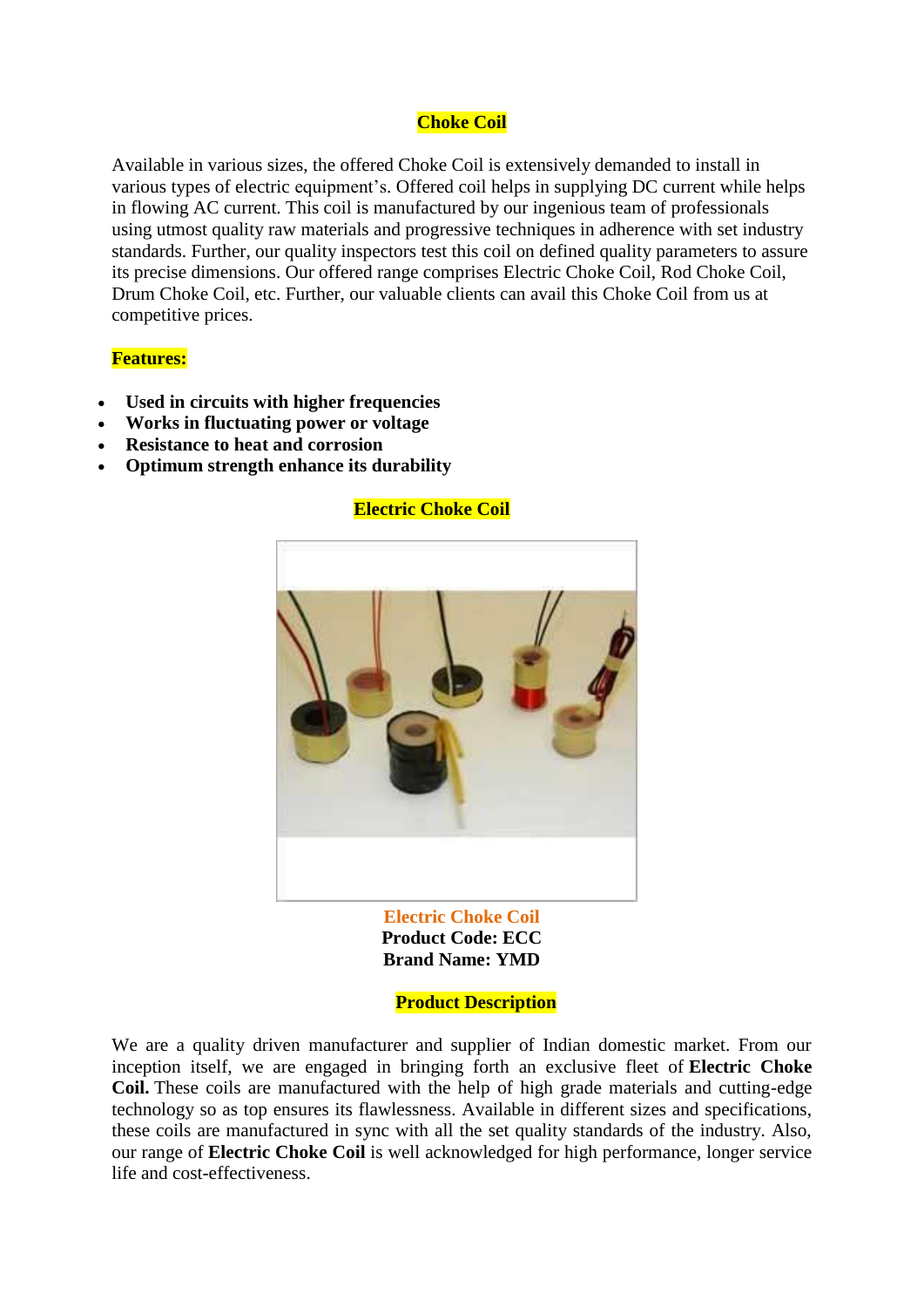#### **Drum Choke Coil**



**Drum Choke Coil << Product Code: DCC Brand Name: YMD**

**Product Description**

We are a certified manufacturer and supplier of wide ambit of **Drum Choke Coil.** Our offered coils are designed and manufactured with the assistance of high grade raw materials and highly progressive technology so as to ensure its flawlessness. Available in different sizes, models, these coils cater to various industry purposes and applications. Our range of **Drum Choke Coil** is well acknowledged for features such as optimum performance, longer service life and cost-effectiveness and the likes.

#### **Specifications:**

| DRUM COIL 6X8 mm         | <b>EE-10</b> |
|--------------------------|--------------|
| <b>DRUM COIL 8X10mm</b>  | EE-13        |
| <b>DRUM COIL 10X12mm</b> | EE-16        |
| <b>DRUM COIL 12X15mm</b> | <b>EE-19</b> |
| <b>DRUM COIL 10X15mm</b> | EE-20        |
| <b>DRUM COIL 15X22mm</b> |              |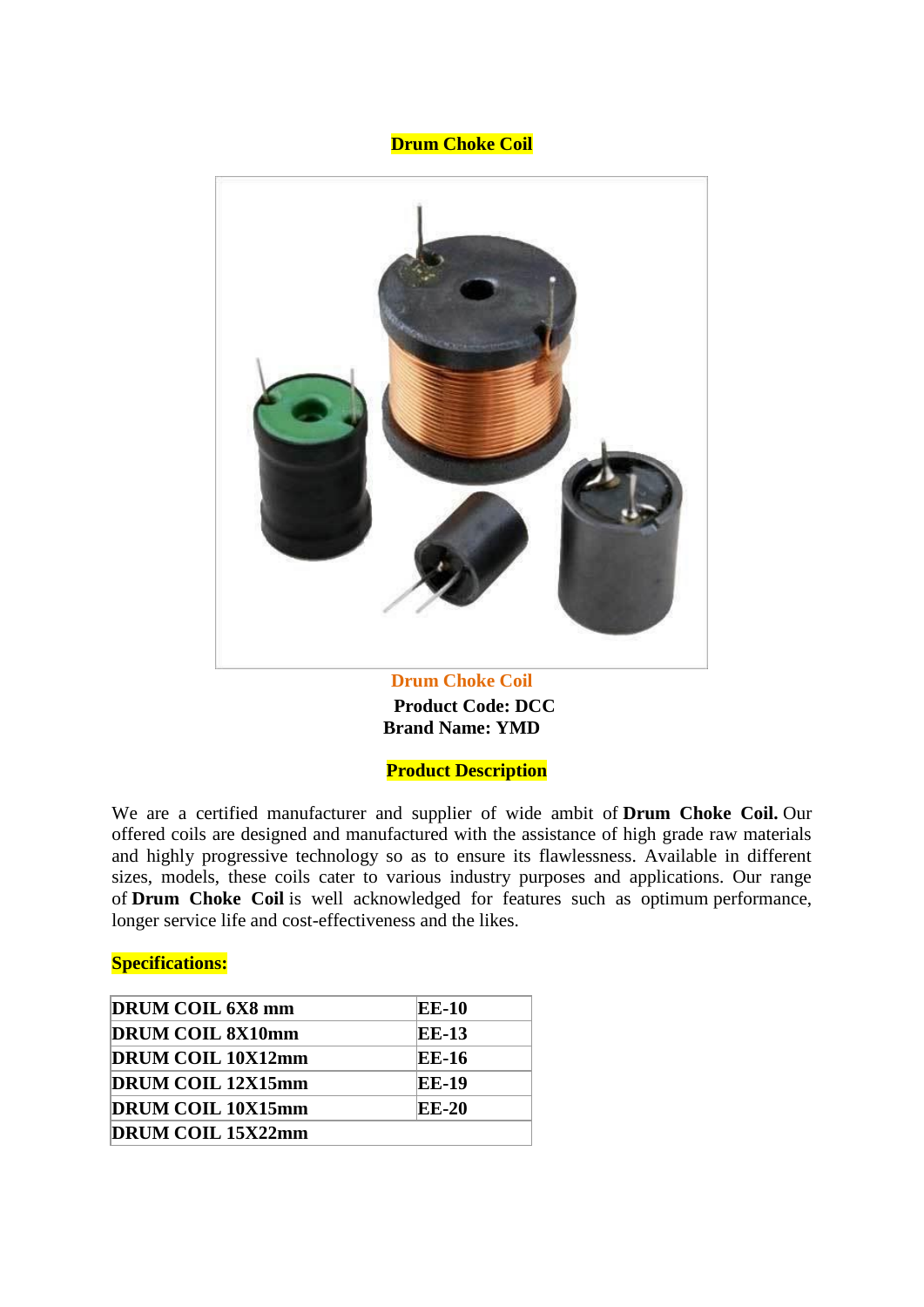# **CFL Transformer Choke Coil**



#### **Product Description**

Backed by a team of highly experienced and skilled manpower, we have emerged as a superior manufacturer and supplier of a wide assortment of **CFL Transformer Choke Coil.** To design and manufacture our range of coil, we have installed all the requisite machines and equipment's at our sound manufacturing wing. Our range of **CFL Transformer Choke Coil** is well acknowledged for features such as economical, low maintenance, low power consumption, high efficiency.



**CFL Choke Coil>**

**Product Code: CCC Brand Name: YMD**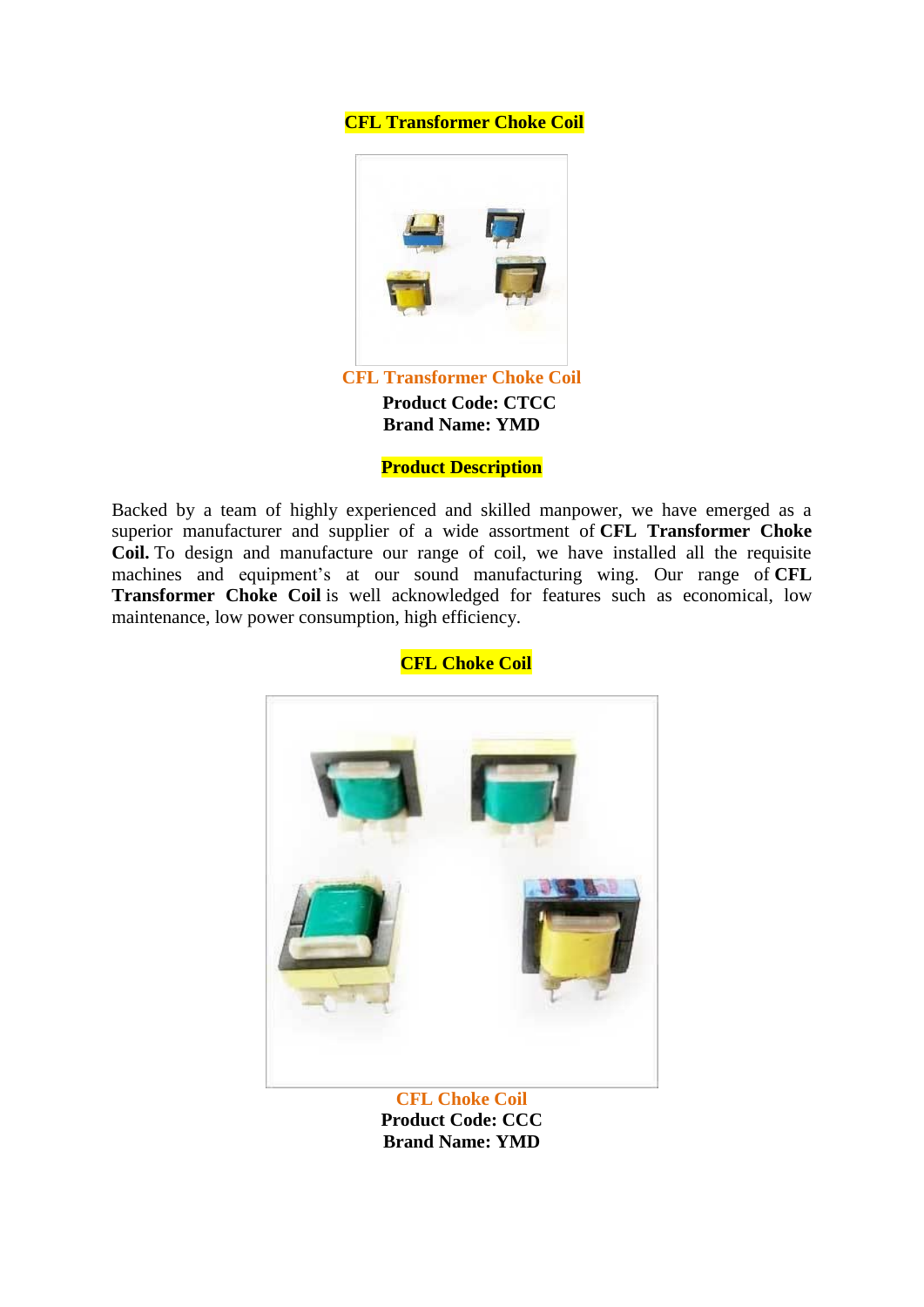#### **Product Description**

Over a long period of time, we have emerged as a major manufacturer and supplier of wide ambit of **CFL Choke Coil.** Our offered fleet of coils is manufactured using the quality assured range of raw material sourced from trusted vendors of the industry. We are backed by a team of highly dexterous team of professionals who leave no stones unturned when it comes to maintain optimum level of quality in our range of **CFL Choke Coil.**



**Power Choke Coil** 

**Product Code: PCC Brand Name: YMD**

**Product Description**

Leveraging on our immense industrial experience and knowledge, we have become a pioneer manufacturer and supplier of **Power Choke Coil.** Available in different sizes, designs and colours for clients, our range of coils is strictly checked on various parameters so as to attain utmost client satisfaction. In addition to this, our range of **Power Choke Coil** is highly acclaimed for its unique attributes such as cost-effectiveness, durability, high performance, user-friendly and many more.

#### **Coil Inductor**

We are presenting unique quality Coil Inductor that includes Ferrite Coil Transformer and Drum Coil Inductor. Offered coil inductor is designed to use in different types of circuits like analog, digital, converters and many others. This coil inductor is manufactured by our adroit team of professionals using premium quality raw materials and advanced techniques in conformity with industrial quality standards. Available in different specifications, our offered range of coil inductor is widely demanded among our wide spread clientele for features like light weight, best performance, high tensile strength and durability. Clients can easily avail this Coil Inductor from us at reasonable prices.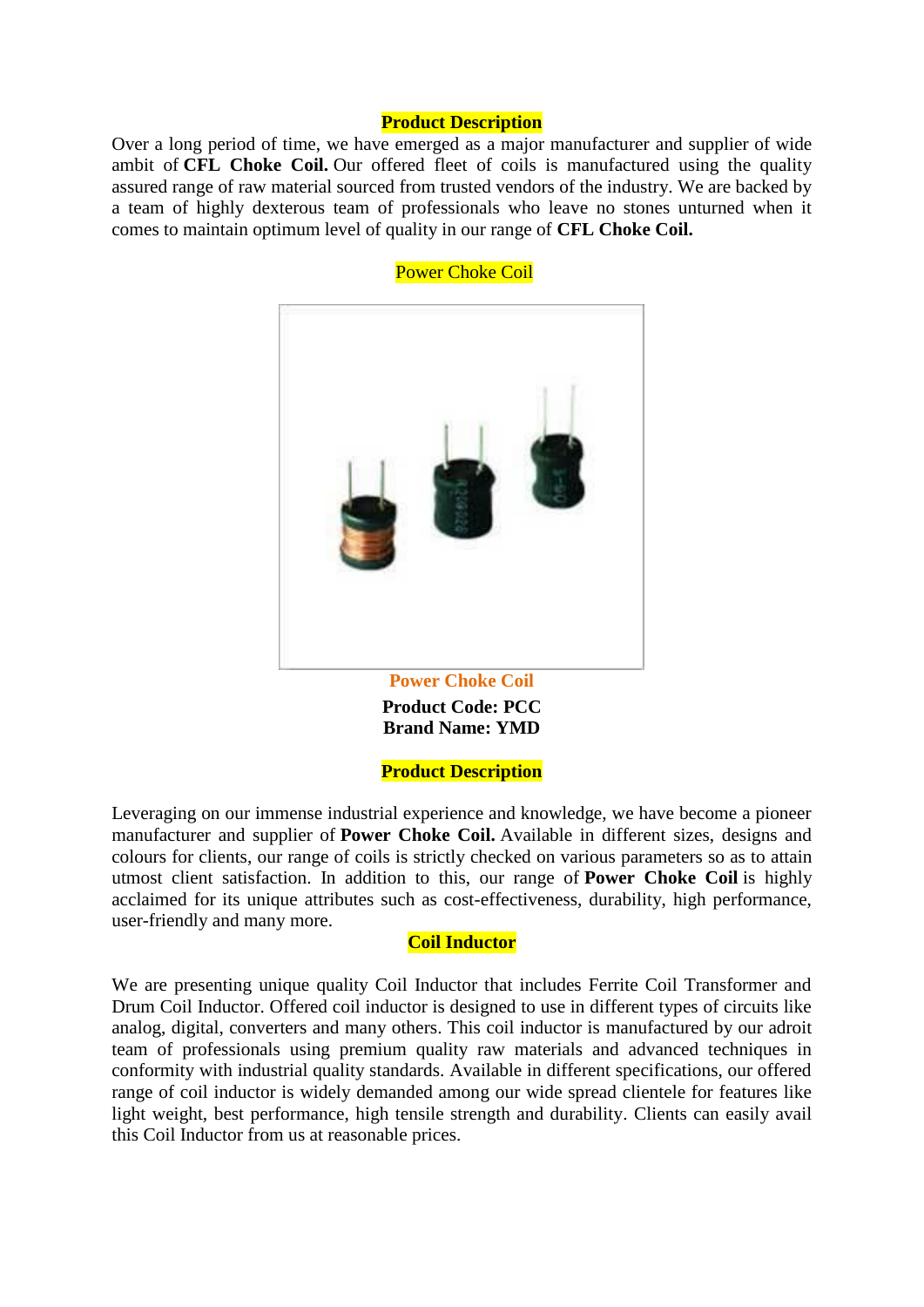# **Features:**

- **Available for different models of electronic devices**
- **High quality copper wires are used that ensures resistance to heat**
- **High tolerance and ability to withstand high temperature**
- **Seamless finish ensures easy installation**

# **Ferrite Core Transformer**



**Product Code: FCT Brand Name: YMD**

# **Product Description**

Loaded with vast industrial experience we have positioned ourselves as a prime manufacturer and supplier of wide ambit of **Ferrite Coil Inductor.** Manufactured keeping in mind all the prevailing quality standards of the industry, these inductors are used in electrical circuits to pass direct current and attenuate (suppressor limit) alternating current. Our range of **Ferrite Coil Inductor** finds their application in SMPS, converters, EMI Filtering, energy storage, RFI, and so on.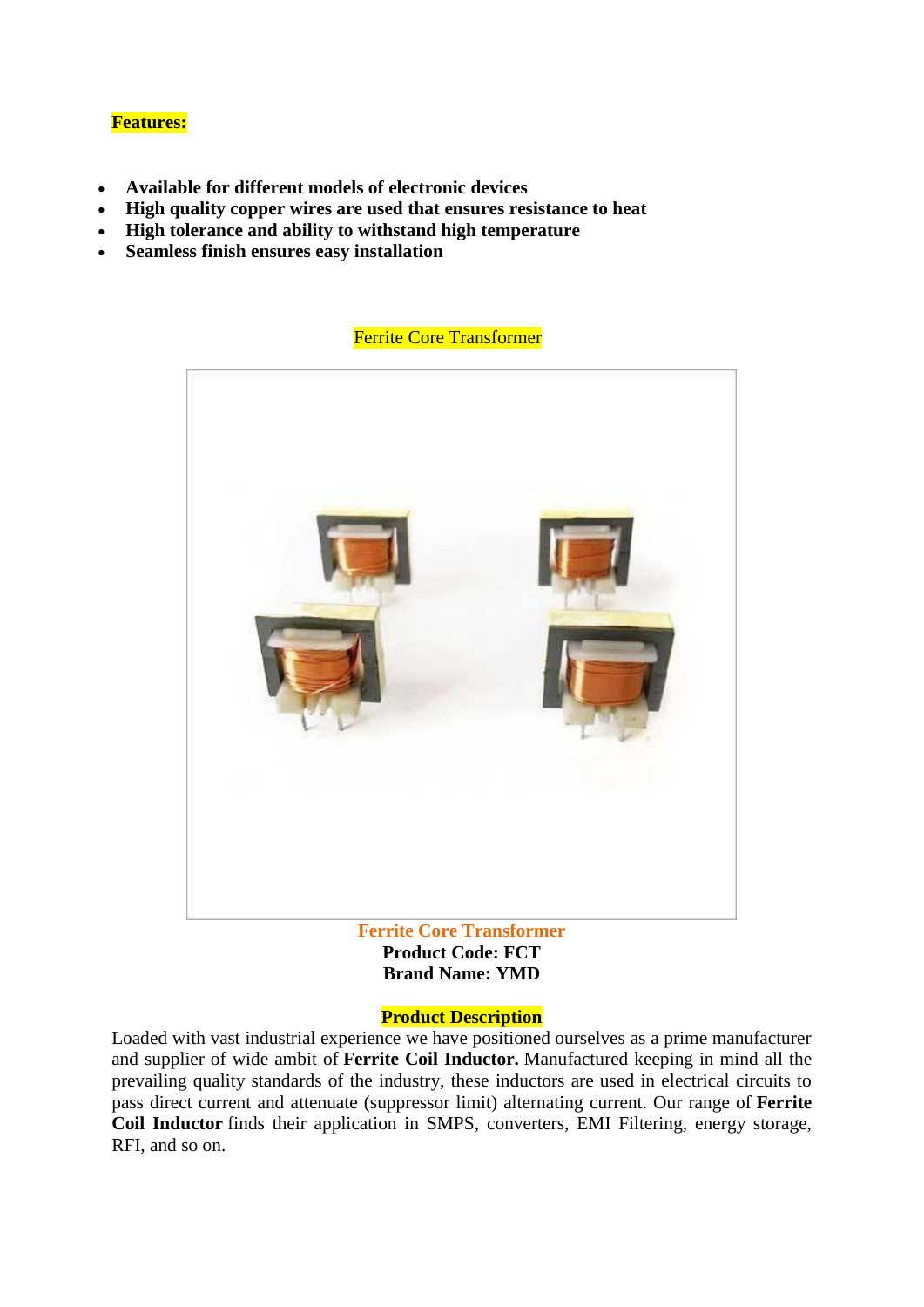# **Drum Coil Inductor**



**Product Code: DCI Brand Name: YMD**

#### **Product Description**

Leveraging on our rich industrial experience and expertise we have become a supreme manufacturer and supplier of a wide fleet of **Drum Coil Inductor.** These coil inductors are designed and manufactured by our highly qualified and skilled team of experts by using high grade materials and highly advanced technology. Available in different sizes and models for clients, our range of **Drum Coil Inductor** is widely demanded among our wide spread clientele for features like light weight, best performance, high tensile strength and durability.

#### **Lighting Transformer**

We are engaged in manufacturing and supplying Lighting Transformer without compromising on the standards of quality. Highly acclaimed in various electrical sectors, this transformer is used for supplying power to equipment's. Offered transformer is manufactured using the best quality raw materials under the vigilance of our experts at our well-equipped production unit. Our offered range includes Ferrite Transformer, Industrial ETD Transformer, PQ transformer, EFD Transformer, etc. Available in different specifications, this Lighting Transformer can be availed from us at market leading prices.

#### **Features:**

- **High tolerance and robust construction**
- **Helps in restricting any high voltage spikes and EMF**
- **Ability to withstand high temperature**
- **Accurate in dimensions which ensures simple fitting**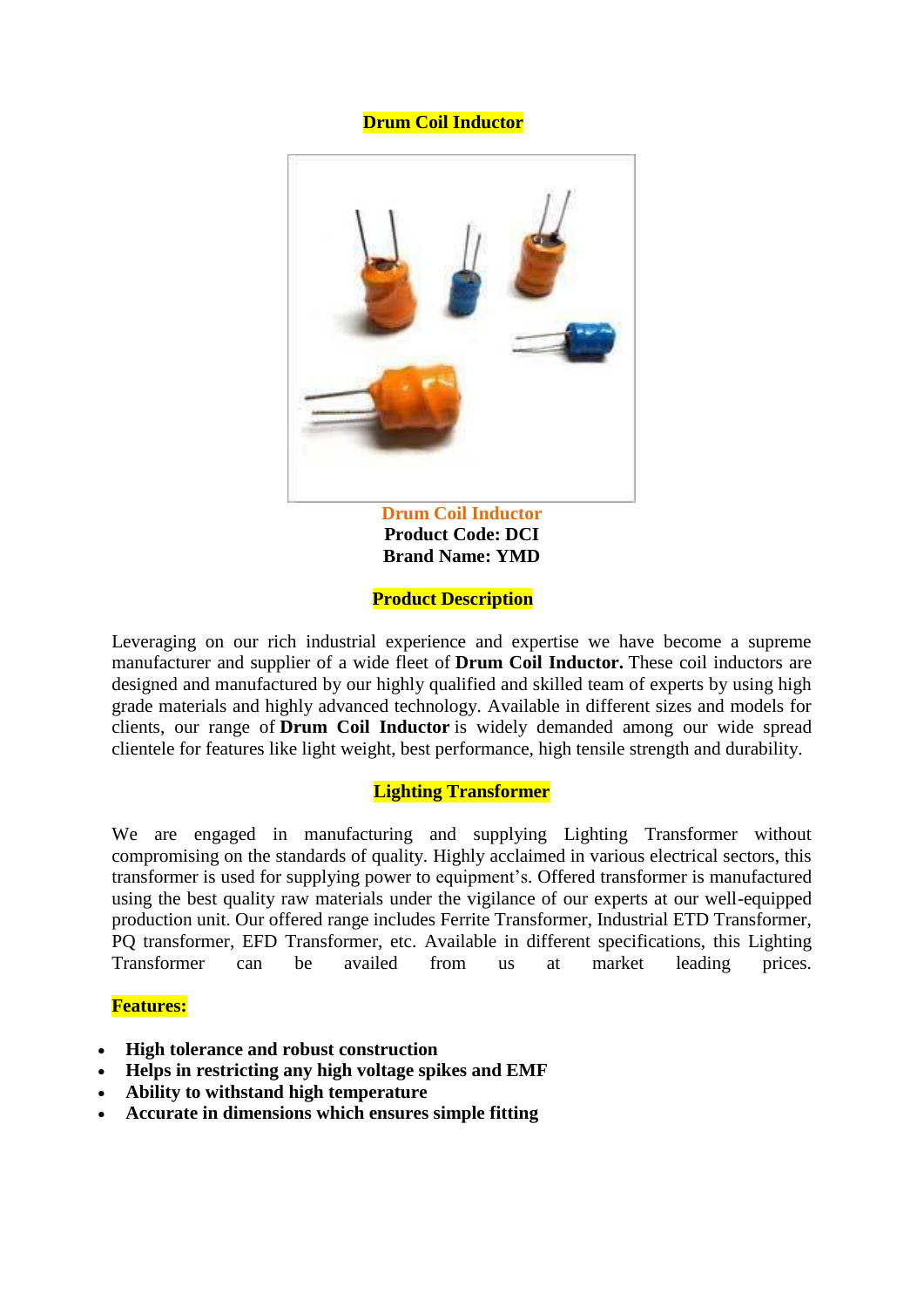# **EFD Transformer**



# **EFD Transformer**

# **Price and Quantity**

- **Minimum Order Quantity:** 50000
- **Unit of Measure:** Piece/Pieces